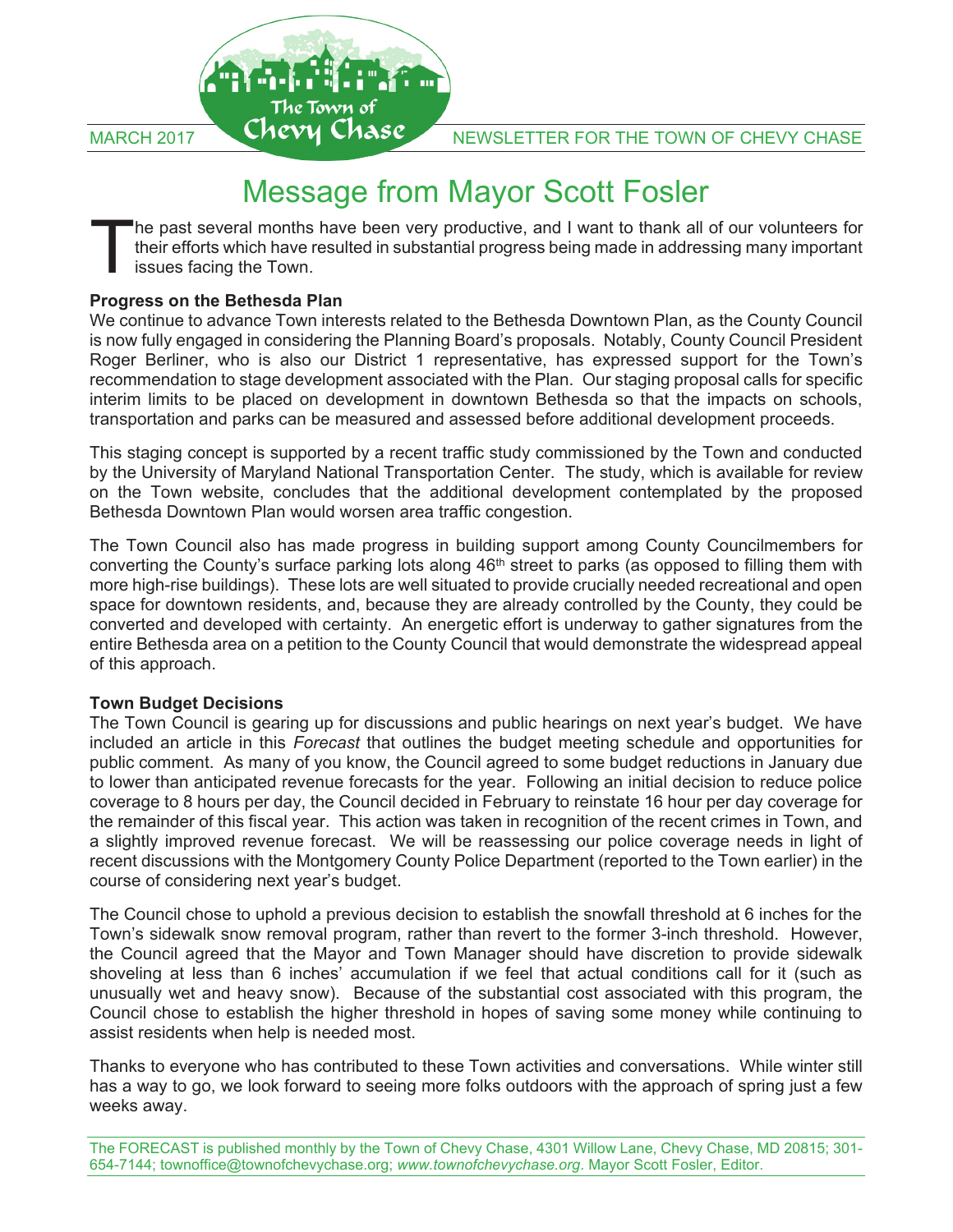# Participate in the 2018 Budget Process

In March, the Town Council will begin to discuss and develop the Town's operating and capital budgets for the 2018 fiscal year, which begins on July 1, 2017 and continues through June 30, 2018.

At its monthly meeting on March 13, the Town Council will hold a special public comment period to hear from residents about next year's budget and which new or ongoing initiatives they would like to see funded. Following this meeting, the Council will hold a work session on March 22 to review the proposed budget that the staff and Treasurer have prepared.

Another discussion of the budget will occur at the April 17 Council meeting, at which time residents will again be able to speak on the budget during the public comment portion of the meeting. There will be a public hearing on the final proposed budget at the Annual Meeting on May 2, before the Council adopts the budget at the May 10 Council meeting.

Throughout the budget development process, the Town Council will consider suggestions from residents about what projects they would like to see funded. The Council also will consider the Town's property tax rates and will determine the amount of reserve monies to set aside for a "rainy day" fund and for future capital expenditures.

We look forward to hearing from you at these meetings.

# TOWN UPDATES

## March Meeting and Events Schedule

A complete calendar of March meetings and events is available on the Town website. Please note that the March Council meeting has been scheduled for March 13.

## Native Canopy & Street Tree Plantings

The Town is finalizing its spring tree planting list. If you have a spot in your yard suitable for a canopy tree, you might want to take advantage of the Town's Native Canopy Tree Planting program. Under this program, the Town will purchase and install a canopy tree on your property at no cost to you. Residents are responsible for the long-term care of the tree once installed.

You also may request to have a tree planted along the street in front of your home. The Town prefers to plant canopy trees when possible. Once the trees are planted, the Town will care for the trees for the first year by ensuring that they are watered. If you would like to request a tree, please contact the Town office at 301-654-7144 or townoffice@townofchevychase.org.

## Reminder About Permit and Restricted Parking

Residents are reminded that it is illegal to park in areas designated as "No Parking" zones, including those adjacent to and across from St. John's Church. Residents also are reminded that parking permits are intended for vehicles parked within the vicinity of your address only.

## No Parking on Grass or Sidewalks

We want to remind residents that the Town prohibits parking any vehicle on the grass area between the curb and/or gutter and sidewalk, or parking on any sidewalk. Also, the County Code, which is applicable in the Town, prohibits parking opposite to the flow of traffic (left wheels to curb). Please be courteous to your neighbors by observing these rules.

## Crime Watch

Please report all suspicious activity and crimes to the Montgomery County police at the non-emergency number: 301-279-8000. For emergencies or crimes in progress, call 911. Any information you can give to the police will help to make us safer. In addition, please report incidents to the Town office at 301-654-7144 so that we can notify our off-duty Montgomery County police officers.

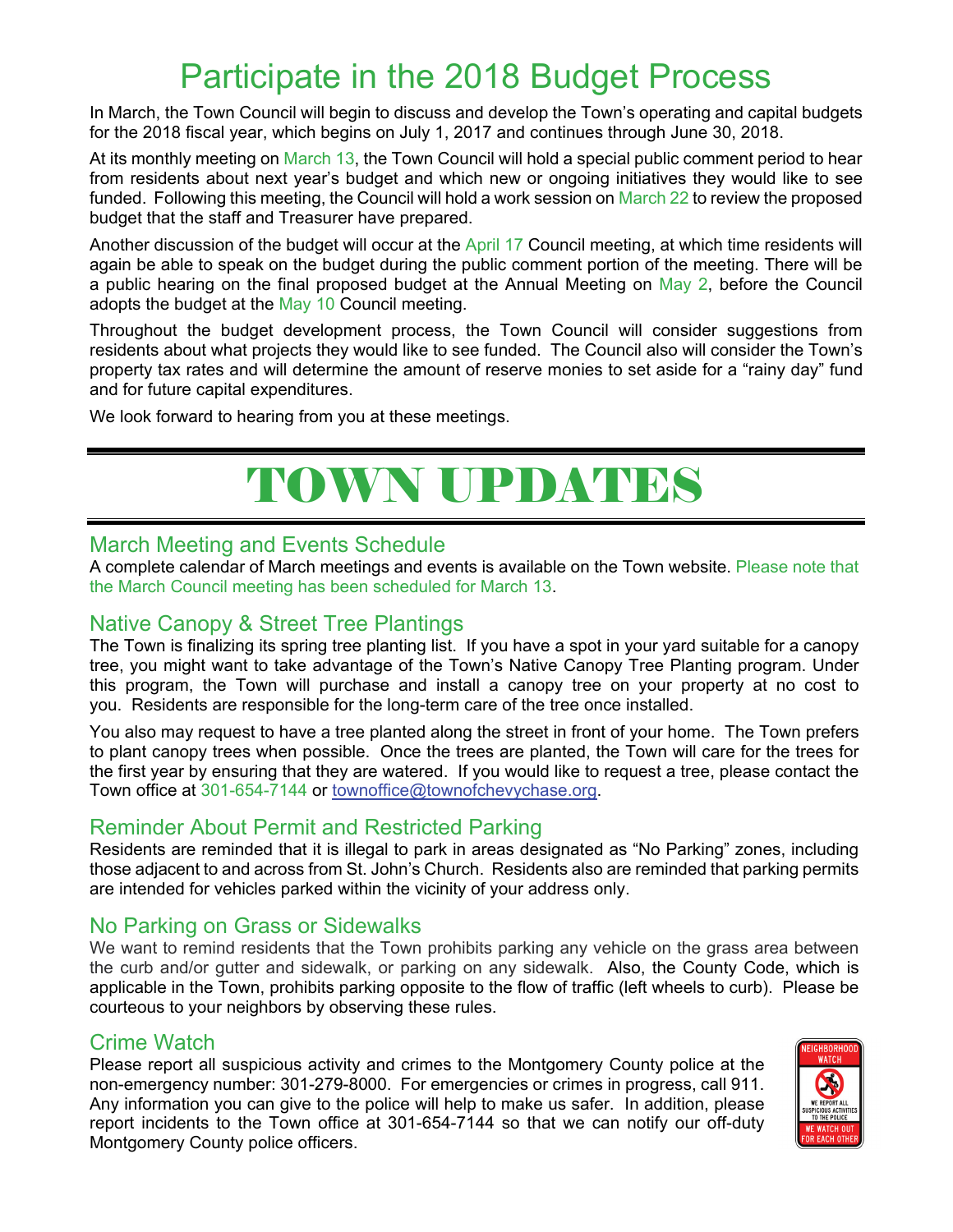# TOWN EVENTS

*The following events are brought to you by the Town's Community Relations Committee* 

# Family Movie Night – "Inside Out" Friday, March 3, 6 p.m., Town Hall

Described on Red Tomatoes as "inventive, gorgeously animated, & powerfully moving," *Inside Out* has a 98% rating. Growing up can be a bumpy road, and it's no exception for Riley, who, like all of us, is guided by her emotions - Joy (Amy Poehler), Fear, Anger, Disgust, and Sadness. The emotions live in Headquarters, the control



center inside Riley's mind. As Riley and her emotions adjust to a new life in San Francisco, Joy - Riley's most important emotion - tries to keep things positive, while the emotions conflict on how best to navigate a new city, house and school. Come to the Town Hall by 5:40 p.m. for pizza, drinks & snacks. The movie starts at 6 p.m. 94 mins long. RSVP to 301-654-7144 or townoffice@townofchevychase.org. Children must be accompanied by a responsible adult.

# Lulu's Fate Concert

# Friday, March 10, 7 p.m., Town Hall

Lulu's Fate performs a mix of music from the Appalachian, southern string band & country blues traditions, plus early swing, gospel, & original tunes. Comprised of Tom Espinola on mandolin & guitar, Kristen Jones on cello, and singer Kara Bolling, the trio blends virtuosic instrumentals with lush 3-part vocal harmonies to create new interpretations of traditional tunes. Lulu's Fate has performed at the Takoma Park & Washington Folk Festivals (among others), as well as at a packed house concert for our Town last year. Lulu's Fate is back by popular demand! Winning the Wammie award for Best Debut Recording and nominated for New Artist of the Year, and Best Traditional Folk Recording, this group is not to be missed. Concert-ready children are welcome. Arrive at 7 p.m. for savory snacks and good seats. Concert begins at 7:30 p.m. RSVP to 301-654-7144 or townoffice@townofchevychase.org.

# Cookies, Cookies, Cookies!

## Sunday, March 19, 2 p.m., Town Hall



Two judges and the best bakers in town will meet at our first cookie challenge on Sunday, March 19 at 2 p.m. in the Town Hall. Cookies will be tasted and judged, and prizes will be given! Bakers – get your best cookie recipes ready for this new event. Also needed is an audience to participate, taste & award the "People's Choice" prize. Our judges are Patty Craver of Henry's Sweet Retreat, a modern take on a traditional candy market

and dessert bar, at 4823 St. Elmo Ave; and Chef Peter, owner/baker at Gold Leaf Bakery, where he creates elegant cakes and pastries, at 4918 St Elmo Avenue. To RSVP as a chef or an attendee, call 301-654-7144 or email *townoffice@townofchevychase.org*. Chefs will be given additional instructions when they RSVP.

# Inviting Town Artists to Exhibit at Town Art Show

The Community Relations Committee invites Town artists, high school age and older, to sell or display their works in any media at the Town Art Show, April 28-29. Each artist may propose submission of up to three works, with space allotted to each artist depending on how many artists want to participate. If you would like to exhibit, please contact the Town Office at 301-654-7144 or townoffice@townofchevychase.org and give your full name,



street address, e-mail address, phone number, and what media you would like to display. Call 301-654- 7144 or email townoffice@townofchevychase.org if you would like to participate.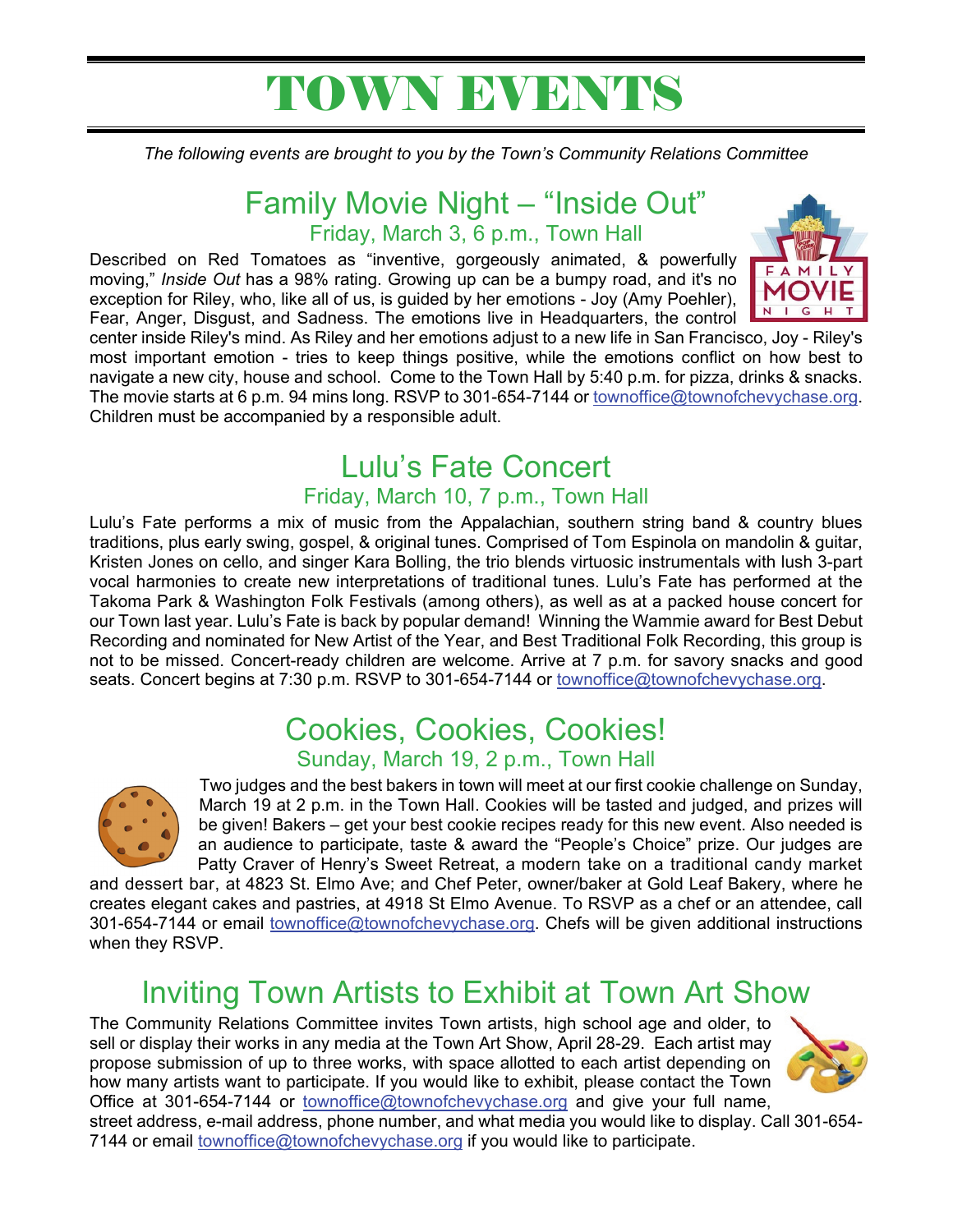## **Town of Chevy Chase**  4301 Willow Lane

Chevy Chase, MD 20815

PRSRT STD US POSTAGE PAID Gaithersburg, MD Permit No. 418

US POSTAGE AND THE STATE OF THE STATE OF THE STATE OF THE STATE OF THE STATE OF THE STATE OF THE STATE OF THE

## *Barney Rush, Treasurer*  **TOWN COUNCIL**

*Cecily Baskir, Community Liaison Scott Fosler, Mayor*  **Barney Rush, Treasurer** *Barney Rush, Treasurer Mary Flynn, Vice Mayor Fred Cecere, Secretary Cecily Baskir, Community Liaison* 



# AROUND CHEVY CHASE

# CC@ H USHERS IN SPRING

Come celebrate St. Patrick's Day with us on March 14, 2 - 4 p.m. at the Chevy Chase Village Hall. There will be tempting Irish treats to taste, and best of all, live music on the Irish pipes and harp. Promises to be fun for all!

On a more serious note, CC@ H is sponsoring an important evening program on Tuesday, March 21, at 7:00 p.m. at the Chevy Chase Village Hall. **"**Medical Care Issues for an Aging Population: Part 1, New Models of Care for Chronically Ill Seniors**"** will be presented by Dr. K. Eric De Jonge, Director of Geriatrics at MedStar Washington Hospital Center. In this first of a three-part series, Dr. De Jonge will speak about innovative home-based health care delivery to frail, ill elderly patients.

Brunch Bunch will get together on Thursday, March 9, 10 to 11:30 a.m. at the Olympia Coffee Shop on Brookville Road. Just drop in, buy a cup of coffee, and join the always lively conversation at the CC@ H table. For more information about our programs and how to join or become a  $CC@$  H volunteer, please visit our website, www.chevychaseathome.org, or call 301-657-3115.

# "Book Clubs of Early Chevy Chase" Talk on March 19

The Chevy Chase Historical Society invites the community to learn how early residents of Chevy Chase formed book clubs that combatted their solitude and created the community's first public library, at an illustrated lecture on Sunday, March 19, at 4 p.m. at the Chevy Chase Village Hall. Details at www.chevychasehistory.org.